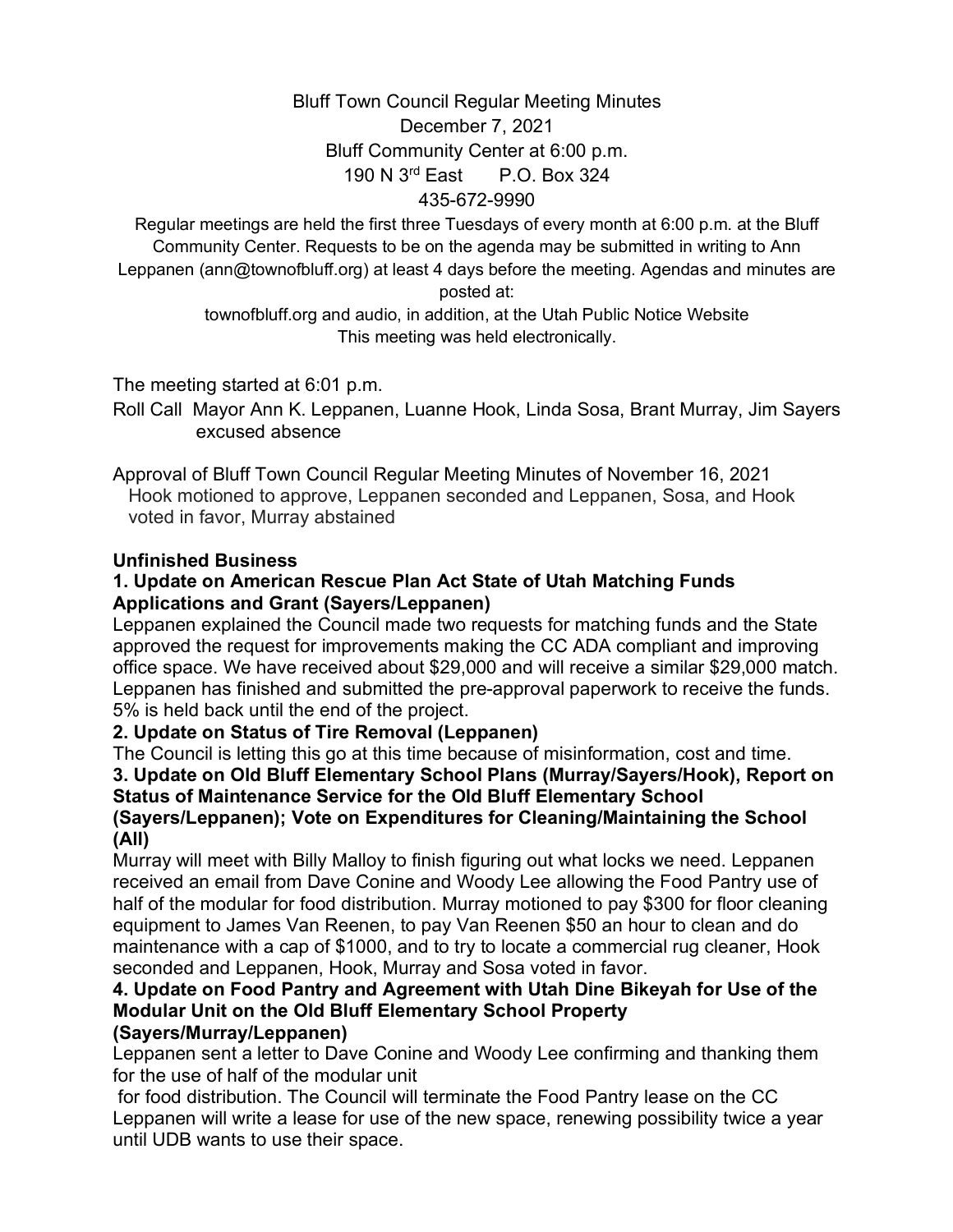### **5. Update on Community Development Block Grant (CDBG) and Community Impact Board (CIB) Fund Application, Meeting on Monday, December 3, 2021 (Sayers/Leppanen)**

Sayers and Leppanen met with Jade Powell to look at the possibility of getting a CIB or CDBG grant for the fire suppression system at the school. Neither is a viable option due to sharing the building, the population served by the project does not match the town population, and when the project is finished part of it will be transferred to a nonmunicipality. Powell suggested a rural USDA grant and Sayers will work on that.

### **6. Report on Community (CIRD) (Hook)**

Hook stated the Community Institute of Rural Design is a monthly workshop class. Molly Schmidt has approached James Beard of UDOT about the River Trail system. Leppanen will add this to a Work Session on December 14<sup>th</sup> at 10:00 a.m.

### **7. Bluff City Historic Preservation Association, EPA Rural Communities application for planning non-motorized trails (Deborah Westfall)**

Westfall explained to the Council this is a series of community planning workshops for an EPA grant. The purpose is to reconnect the community and the River Trail. She volunteered to be on a work group.

### **10. Update on Utah Regional Department of Transportation Meeting in Moab and Planning and Zoning (Hook)**

(Moved) Hook reported the purpose of this meeting was to listen to what people want in rural areas. Hitting cows and horses was a big topic because of damage to vehicles, injury and loss of life. Mack McDonald expressed the County concern of increased truck traffic on our roads. Hook explained the Town Main Street Project. Leppanen pointed out there are several projects, the Town UDOT Main Street Project, headed by Leppanen and Murray, a private CIRD planning project headed by Molly Schmidt, and the River Trail, a non-profit. Leppanen was concerned that these projects are reaching for the same resources. She explained the Town project had been slowed by covid. The Town was not aware of the CIRD EPA grant and which has been presented as if the Council supported it.

#### **8. Report on AmeriCorps Volunteers Project and the "Lunch and Learns" of November 30 and December 7, 2021 (Hook/Leppanen/Sosa)**

Hook and Sarah Burak hosted on the 30<sup>th</sup> and Burak presented Visit with Respect. Leppanen and Sosa set up the 7<sup>th</sup> on the Design/Build/ Bluff Campus and Adrienne Caesar and Molly Schmidt presented and gave a tour of the campus. The volunteers worked with Jim Hook on the Trail system and has moved supplies and cleaned the modular.

#### **9. Report on San Juan Transportation Board Meeting, November 22, 2021 (Haviken)**

Haviken reported UDOT had a large increase in their 2022 budget and suggested looking at improving roads that the school busses travel on as a project. Haviken, Leppanen, and Hook will meet to discuss possibilities.

### **11. Report on San Juan County Commission Meeting of December 7, 2021 (Leppanen)**

This was not held because of the Commission's budget meeting at the end of November.

## **12. Discussion and Vote on Ordinance for Municode (All)**

Leppanen will ask Municode for examples of ordinances.

**13. Discussion of Need for Internal Auditor (Leppanen)**

Erin Richards has been our internal auditor, she is moving but is willing to train someone how to do it. It gives us points with risk management and the State Auditor as